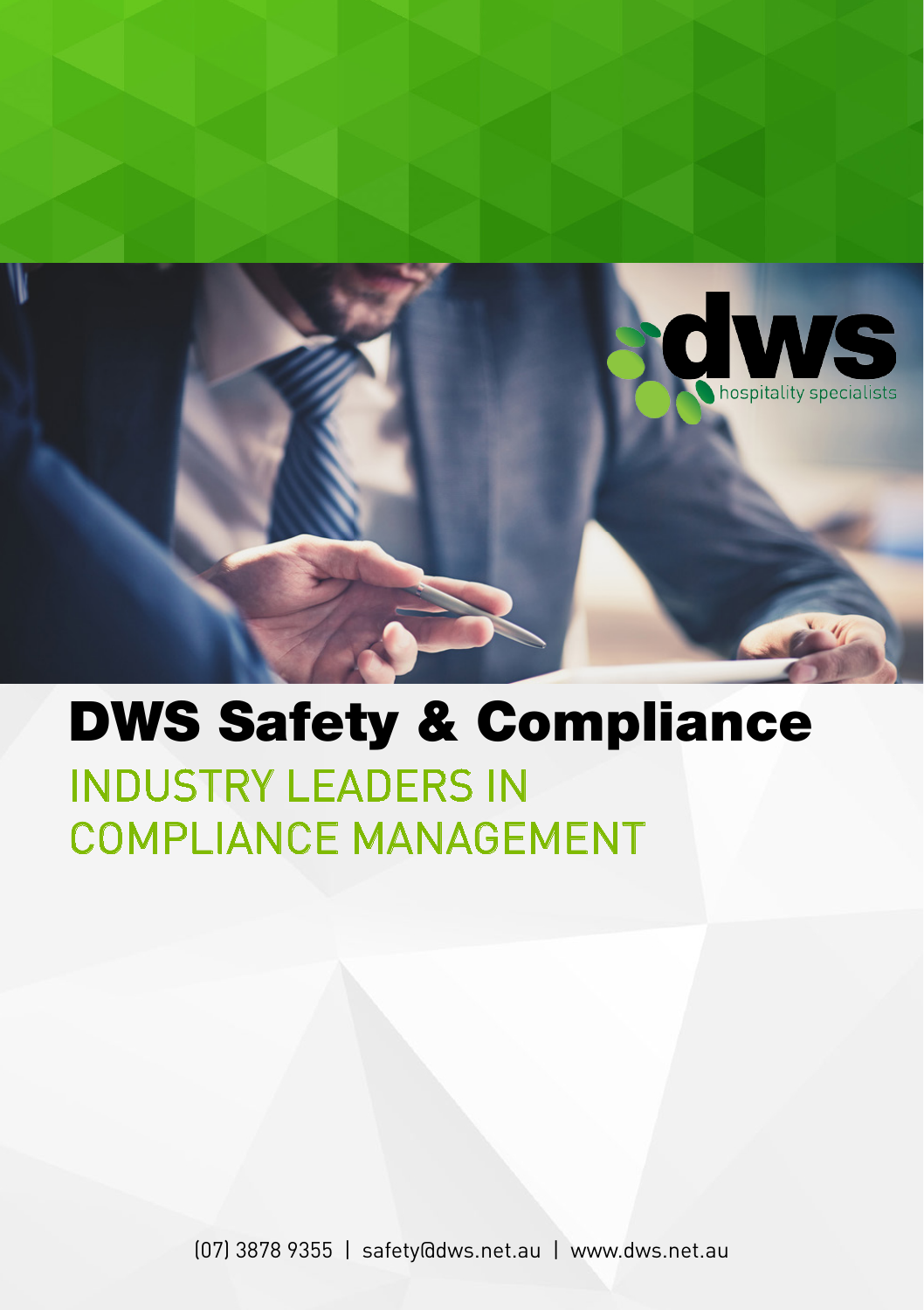# Safety & Compliance Support

Risk to your business comes in many forms that, if not effectively managed, can result in legal action, fines or penalties, damaged reputation and injury or illness.

DWS Safety & Compliance offer practical workplace solutions for clients throughout Australia, specialising in Work Health and Safety and Human Resources Management and Recruitment Selection.

Our highly qualified consultants provide professional, ongoing support to effectively manage organisational risks and legal obligations.

# BENEFITS OF AN EFFECTIVE SAFETY & COMPLIANCE MANAGEMENT PROGRAM:

- Improved quality, efficiency & consistency
- Reduction of compensation claims
- • Identify & manage areas of exposure
- • Improved staff morale

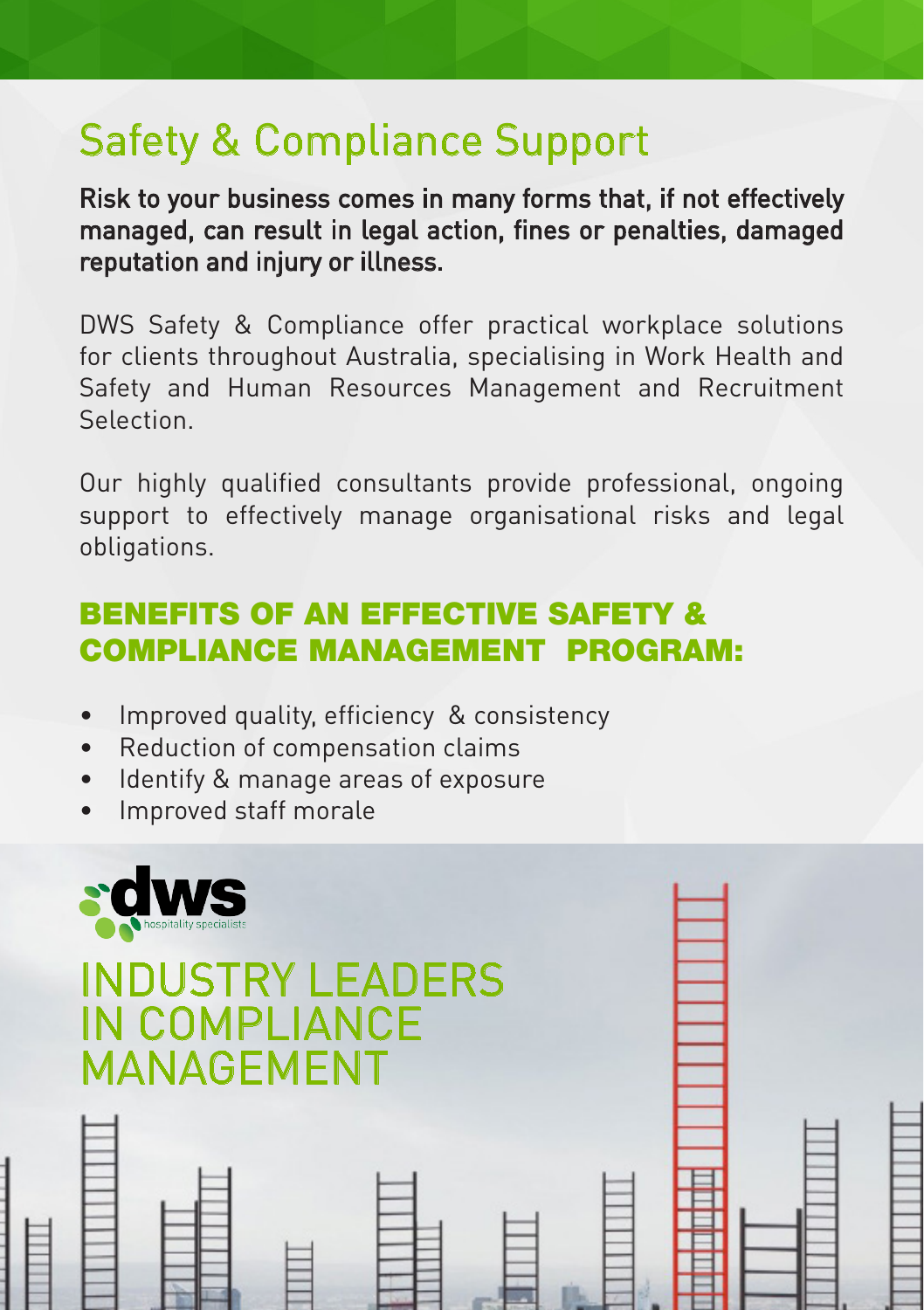# Key Compliance Areas:

## WORK HEALTH & SAFETY

Workplace Health & Safety Management System review WHS Inspections WHS Policy and Procedures WHS Staff Inductions Facilitation of Safety Committee Meetings WorkCover and Rehabilitation & Return to Work

# **FIRE & EMERGENCY SAFETY**

Fire Safety Inspections Fire and Evacuation Plans (FEP) Emergency Response Training Emergency Evacuation Drills Trained Fire Safety Advisors

## **SAFETY**

Food Safety Inspections Food Safety Program

Food Safety & Hygiene Refresher Training

### **ARMED HOLD UP**

Professional advice on responding to armed hold-up situations Awareness Training

### **V** AML/CTF (AUSTRAC)

Desktop Review & Compliance Report AML/CTF Programs

Risk Awareness Training

#### $\mathcal V$  HUMAN RESOURCES AND RECRUITMENT

Personality Profiling & Psychometric Assessment HR Compliance Assessment HR Policy & Procedures Staff Handbook Induction & Onboarding Process Culture & Performance Management Training & Skills Analysis

## YOUR TAILORED COMPLIANCE SOLUTION